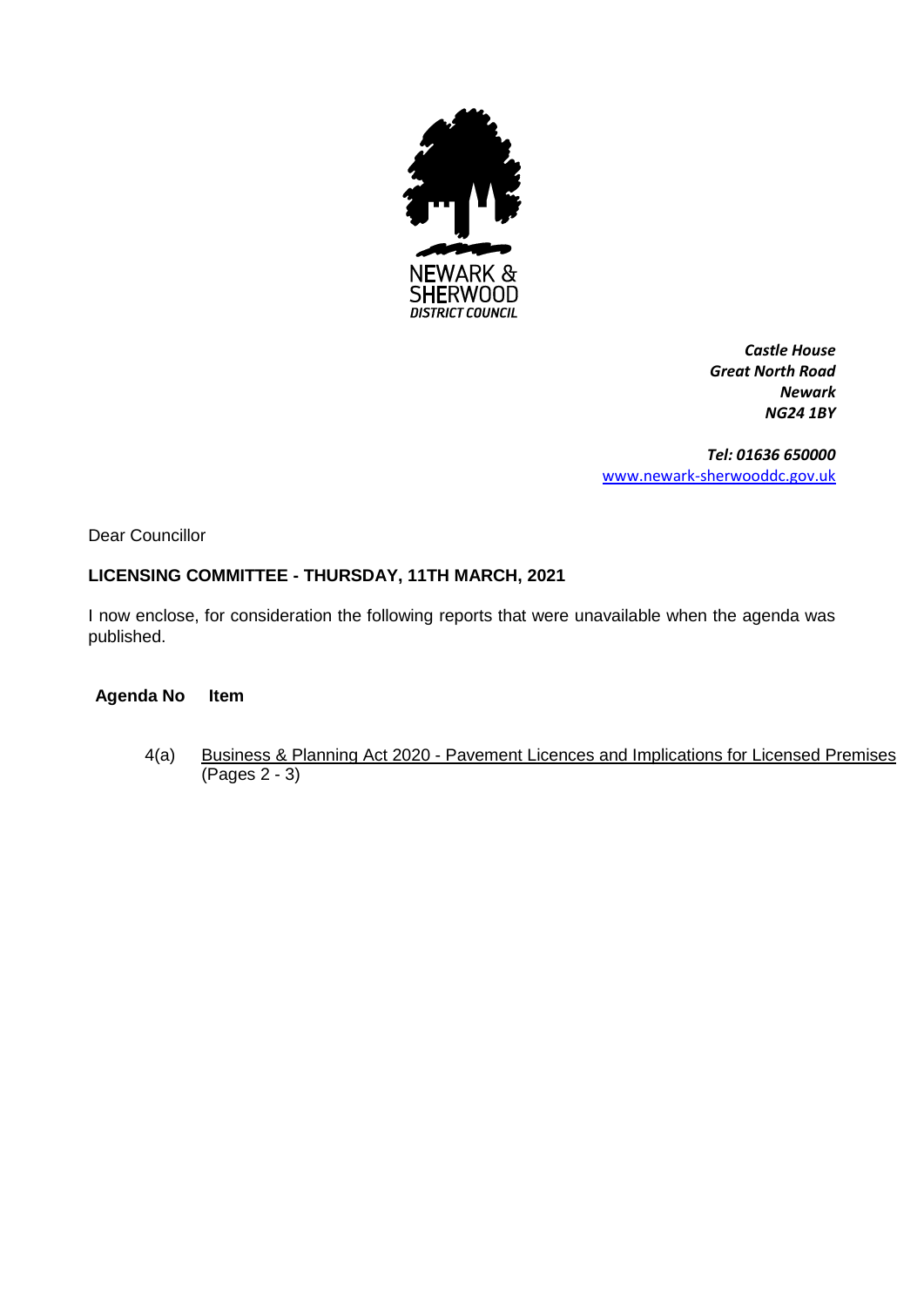# **LICENSING COMMITTEE 11 MARCH 2021**

In accordance with Section 100(B)(4)(b) of the Local Government Act 1972, the Chairman has agreed to take this item as a late item of business as a decision on the matter must be made prior to the next scheduled meeting of the Committee in June 2021.

# **BUSINESS & PLANNING ACT 2020 - PAVEMENT LICENCES AND IMPLICATIONS FOR LICENSED PREMISES**

# **1.0 Purpose of Report**

1.1 To update Members on revised guidance in relation to pavement licenses and other impacts on licensed premises and to seek approval to amend the current policy.

# **2.0 Background**

- 2.1 The Business & Planning Act 2020 was introduced to support business with arrangements to trade effectively during the controls imposed as part of the combatting of the coronavirus. In September 2020 the Committee considered a report and agreed policy in relation to Pavement Licences.
- 2.2 New guidance from the Secretary of State has now been produced that encourages local authorities to give as much support to hospitality business as possible. If this authority is minded to follow the new guidance the existing policy on Pavement Licences will need to be amended.
- 2.3 Set out below is a simple table showing the potential changes.

|                                                                    |                                                                                                                                                                                                                                                                                                                                                                       | Agenda Item 4a                                     |
|--------------------------------------------------------------------|-----------------------------------------------------------------------------------------------------------------------------------------------------------------------------------------------------------------------------------------------------------------------------------------------------------------------------------------------------------------------|----------------------------------------------------|
| <b>ING COMMITTEE</b><br><b>RCH 2021</b>                            |                                                                                                                                                                                                                                                                                                                                                                       |                                                    |
| next scheduled meeting of the Committee in June 2021.              | ordance with Section 100(B)(4)(b) of the Local Government Act 1972, the Chairman has<br>to take this item as a late item of business as a decision on the matter must be made prior                                                                                                                                                                                   |                                                    |
| SES                                                                | <u>ESS &amp; PLANNING ACT 2020 - PAVEMENT LICENCES AND IMPLICATIONS FOR LICENSED</u>                                                                                                                                                                                                                                                                                  |                                                    |
| <b>Purpose of Report</b>                                           |                                                                                                                                                                                                                                                                                                                                                                       |                                                    |
|                                                                    | To update Members on revised guidance in relation to pavement licenses and other<br>impacts on licensed premises and to seek approval to amend the current policy.                                                                                                                                                                                                    |                                                    |
| <b>Background</b>                                                  |                                                                                                                                                                                                                                                                                                                                                                       |                                                    |
| relation to Pavement Licences.                                     | The Business & Planning Act 2020 was introduced to support business with arrangements<br>to trade effectively during the controls imposed as part of the combatting of the<br>coronavirus. In September 2020 the Committee considered a report and agreed policy in                                                                                                   |                                                    |
| be amended.                                                        | New guidance from the Secretary of State has now been produced that encourages local<br>authorities to give as much support to hospitality business as possible. If this authority is<br>minded to follow the new guidance the existing policy on Pavement Licences will need to                                                                                      |                                                    |
|                                                                    | Set out below is a simple table showing the potential changes.                                                                                                                                                                                                                                                                                                        |                                                    |
| <b>New Guidance</b>                                                | <b>NSDC Policy</b>                                                                                                                                                                                                                                                                                                                                                    | <b>Suggested</b><br><b>Option</b><br>for<br>Change |
| Pavement licence regime<br>is now extended until<br>September 2022 | Previously due to end sept.<br>2021                                                                                                                                                                                                                                                                                                                                   | Have now been extended<br>until 2022               |
| Licences should now be<br>for 12 months or more                    | All licences to be reviewed and<br>renewed 1 April 2021                                                                                                                                                                                                                                                                                                               | All licence now issued for<br>12 months            |
| Application fee no more<br>than £100                               | Application fee £50                                                                                                                                                                                                                                                                                                                                                   | Increase application fee to<br>£100                |
| No renewal fee                                                     | Renewal fee £25                                                                                                                                                                                                                                                                                                                                                       | Remove renewal fee                                 |
| <b>Proposals</b><br>hospitality                                    | As the guidance has only just been received, Officers have not had an opportunity look in<br>detail at the amended guidance and therefore it is difficult to put forward detailed<br>proposals at this stage. However, it is important that an amended policy be in place as it<br>is anticipated that applications will be received ready for the opening of outdoor |                                                    |
|                                                                    |                                                                                                                                                                                                                                                                                                                                                                       | Agenda Page 2                                      |

# **3.0 Proposals**

3.1 As the guidance has only just been received, Officers have not had an opportunity look in detail at the amended guidance and therefore it is difficult to put forward detailed proposals at this stage. However, it is important that an amended policy be in place as it is anticipated that applications will be received ready for the opening of outdoor hospitality